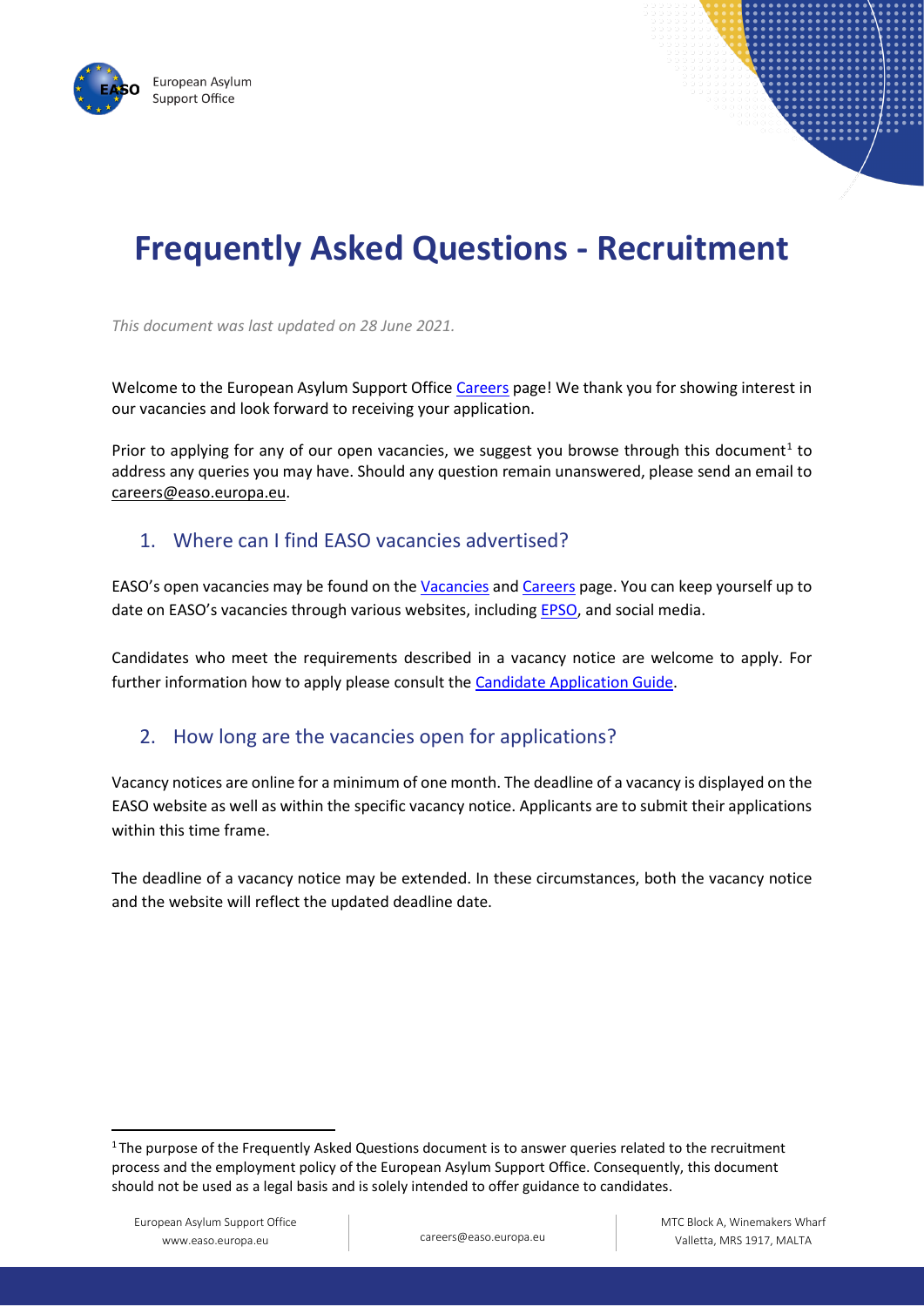# 3. The deadline of the vacancy I would like to apply for has already passed. Can I still apply?

Applications received after the deadline are by default considered to be ineligible. This is done to maintain equal treatment among all prospective candidates, given that application deadlines are clearly indicated in our vacancy notices.

#### 4. How can I apply for a vacancy?

Candidates are required to apply by creating an EASO account and completing all sections of the application in English. For further information how to apply please consult th[e Candidate Application](https://careers.easo.europa.eu/Candidate%20Application%20Guide.pdf)  [Guide.](https://careers.easo.europa.eu/Candidate%20Application%20Guide.pdf)

## 5. What language skills are necessary when applying for a vacancy with EASO?

Candidates are required to possess a thorough knowledge (level C1 in all dimensions as per the Common European Framework of Reference for Languages or CEFRL) of one of the official EU languages and a satisfactory knowledge (level B2 in all dimensions as per the CEFRL) of another one of these languages, to the extent necessary for the performance of the duties outlined in the vacancy notice. Please visit [EPSO's eligibility webpage](https://epso.europa.eu/how-to-apply/eligibility_en) for additional information.

Please note that EASO's working language is English. Consequently, thorough written and oral command of English is essential.

Applications failing to indicate the language skills indicated above will be considered ineligible.

#### 6. How do I decipher the International Classification level of my studies?

EASO refers to the European Personnel Selection Office (EPSO) guidelines on educational qualifications. Please refer to the examples of types of qualifications accepted: [https://epso.europa.eu/documents/2392\\_en](https://epso.europa.eu/documents/2392_en)

You may also refer to International Standard Classification of Education (ISCED) to distinguish between various qualifications. Please find the simplified outline of this classification listed below: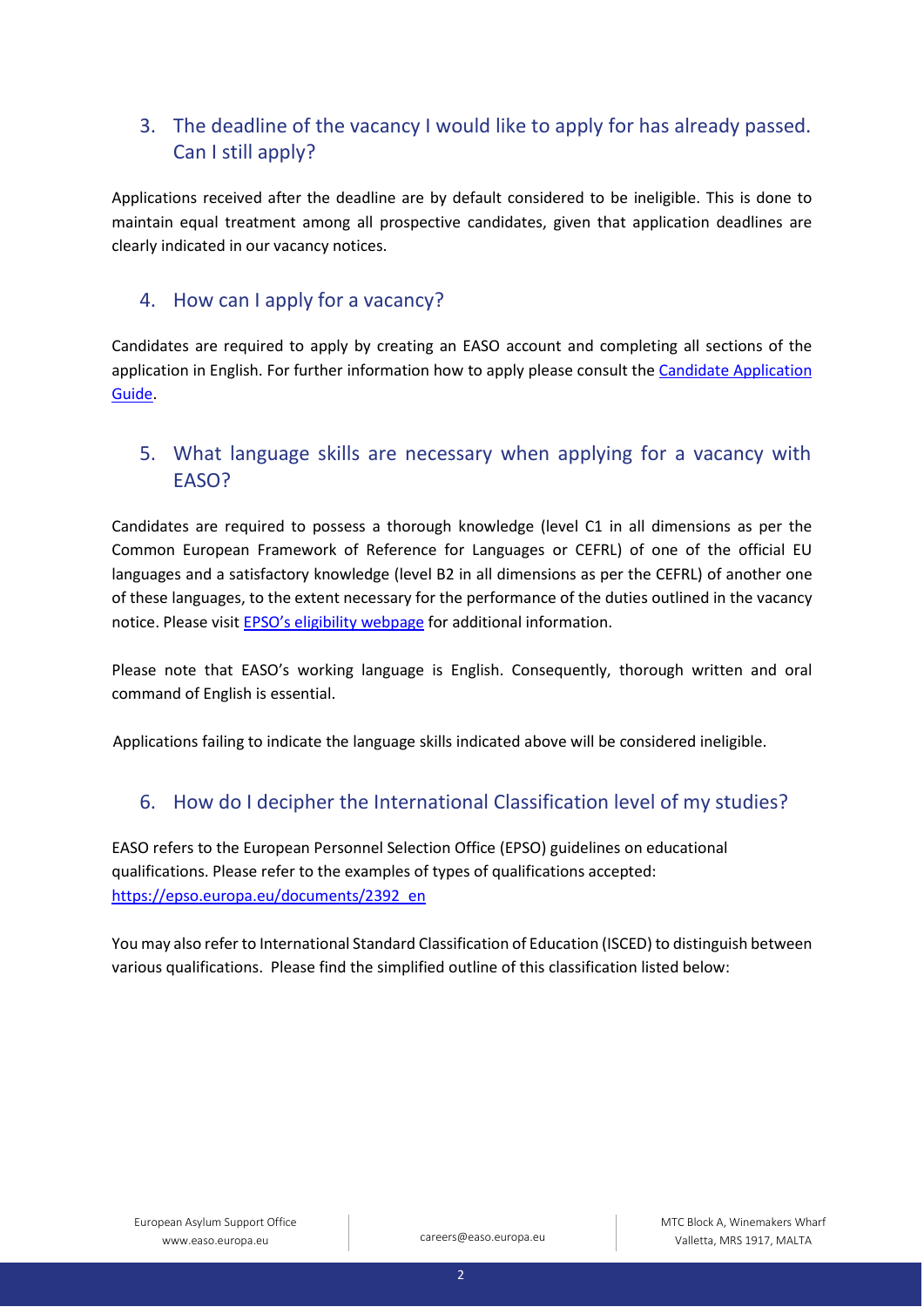- ISCED 1 Primary education
- ISCED 2 Lower secondary education
- ISCED 3 Upper secondary education
- ISCED 4 Post-secondary non-tertiary education
- ISCED 5 Short-cycle tertiary education
- ISCED 6 Bachelor's or equivalent level
- ISCED 7 Master's or equivalent level
- ISCED 8 Doctoral or equivalent level

#### 7. I have not completed my university studies. Can I apply?

To be eligible to apply, you must have completed the minimum qualifications required in the vacancy notice by the closing date for applications. If the minimum qualification is a university degree, only candidates who have already completed their studies and obtained a university diploma may apply.

### 8. Does work experience gained during my studies count as work experience?

Any period of employment when the applicant was engaged in studies, which are required in a vacancy notice as minimum education level for eligibility purposes, will not be taken into consideration as work experience.

#### 9. Does part-time work experience count as work experience?

Part-time employment will be taken into account. In addition, various part-time jobs during the same period can be taken into consideration up to 100%, corresponding to full-time employment.

#### 10. I am having difficulties submitting my application. What should I do?

EASO's systems support the most frequently used Internet browsers. If candidates encounter issues, they should consider changing the browser prior to contacting EASO for assistance. We do not recommend using a mobile device when filling in an EASO application. If the issues persist, please consult the [Candidate Application Guide](https://careers.easo.europa.eu/Candidate%20Application%20Guide.pdf) before sending an email t[o careers@easo.europa.eu.](mailto:careers@easo.europa.eu)

## 11. I have not completed the online application. Would I be able to apply for a vacancy using my Curriculum Vitae instead?

The use of the official EASO online application tool is mandatory to apply for an EASO vacancy. Personal curriculum vitae will not be considered. The online application tool is the only acceptable means of submitting applications. Applications sent via email or post will not be accepted.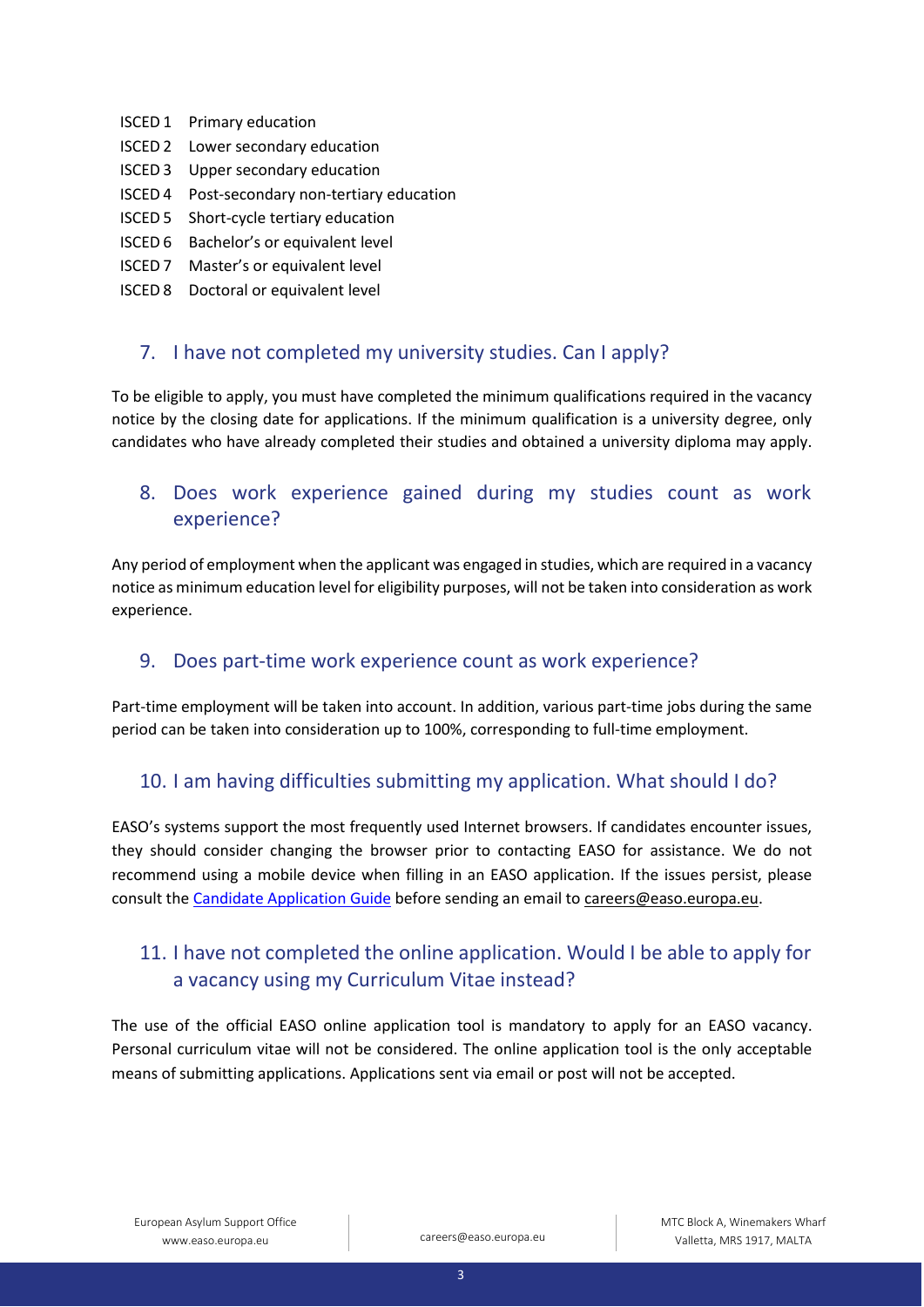# 12. I have submitted my application, but I have not received an acknowledgement of receipt. How do I ensure my application form has been received?

All candidates should receive an acknowledgement of receipt when submitting their application form. Status of the submitted applications can be verified under My Applications page of your EASO account. For further information please consult the [Candidate Application Guide.](https://careers.easo.europa.eu/Candidate%20Application%20Guide.pdf)

#### 13. May I submit a spontaneous application?

Spontaneous applications are not taken into consideration. EASO considers applications valid when they refer to a published vacancy and are submitted according to the instructions indicated in a vacancy notice.

# 14. Is it necessary to forward my supporting documents when applying for a vacancy?

No, supporting documents will be requested at a later stage to confirm the information submitted in the application.

### 15. Does EASO recruit candidates who are on EPSO reserve list?

EASO organizes its own selection procedures and does not utilize EPSO reserve lists to recruit candidates. Consequently, all candidates must submit their applications via the EASO online application tool if they would like to be considered for a post.

## 16. May I apply for more than one vacancy?

Candidates must submit a separate application for each selection procedure. EASO does not consider one single application to be valid for multiple ongoing procedures or profiles. It is strongly advised to thoroughly consult a vacancy notice prior to applying.

# 17. Will I receive a notification regarding the outcome of my application?

Due to the large volume of applications received, only shortlisted candidates invited to the interview and written test will be notified.

4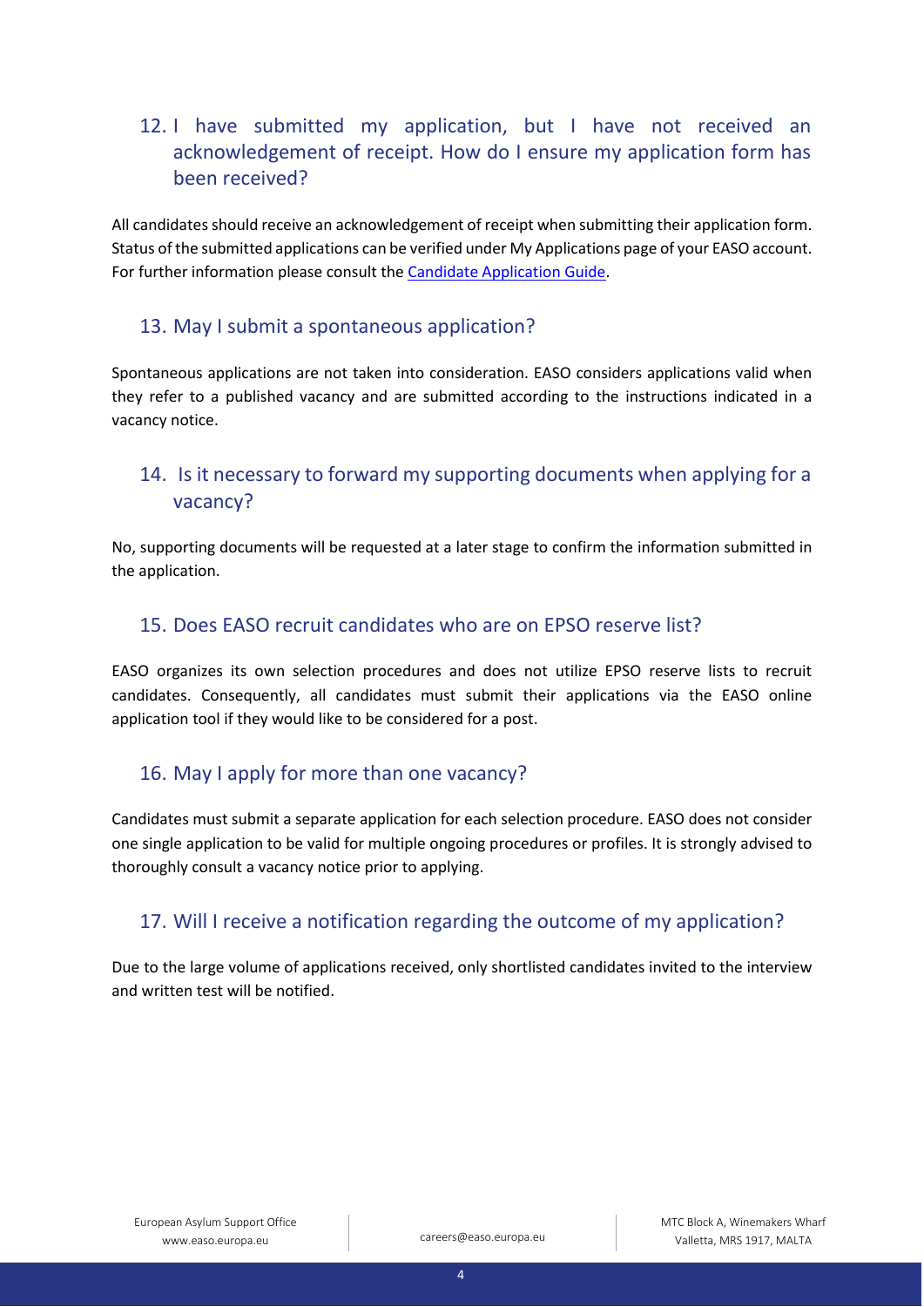# 18. I am not a citizen of the European Union. Am I eligible to apply for a vacancy advertised by EASO?

Candidates eligible for a post within EASO must be nationals of a Member State of the European Union, Lichtenstein, Norway and Switzerland.<sup>[2](#page-4-0)</sup>

A valid residence permit is not considered proof of citizenship. Individuals who are not nationals of the countries specified, can still be considered for interim positions within the organisation through one of our temping agencies: [MGR Human Resources](https://mgr-hr.com/vacancies/) (Malta and Cyprus); [Adecco Staffing](https://www.adecco.it/offerte-lavoro?display=5) (Italy); [Adecco Greece,](https://www.adecco.gr/en/) [HCL Consultants](http://hcl-consultants.com/) an[d Randstad](https://www.randstad.gr/en/) Greece (Greece).

# 19. I have a "refugee status" in one of the Member States. Does this status give me the right to apply for one of the EASO positions?

To apply for a position within EASO, candidates must be nationals of one of the EU Member States.

# 20. I have a degree from a Non-European Union Country. Am I eligible to apply for a vacancy advertised by EASO?

Qualifications obtained from institutions based outside of the European Union need to be recognised by a body delegated officially for this purpose by one of the European Union Member States (such as a national Ministry of Education).

The candidate should present a document attesting the equivalence of their qualification once their supporting documents are requested.

## 21. I am currently on an EASO reserve list. Should I apply again?

Being placed on EASO reserve list does not necessarily guarantee that candidates will be offered a position at EASO in the future. Since reserve lists have a limited time of validity, candidates are advised to apply for the positions they are interested in and for which they meet the eligibility criteria. Candidates are free to access the list o[f valid reserve lists](https://easo.europa.eu/sites/default/files/ED-Decision-on-reserve-lists-for-publication.pdf) on EASO's website.

<span id="page-4-0"></span><sup>&</sup>lt;sup>2</sup> The Member States of the European Union are: Austria, Belgium, Bulgaria, Croatia, Cyprus, Czech Republic, Denmark, Estonia, Finland, France, Germany, Greece, Hungary, Ireland, Italy, Latvia, Lithuania, Luxembourg, Malta, The Netherlands, Poland, Portugal, Romania, Slovakia, Slovenia, Spain, Sweden.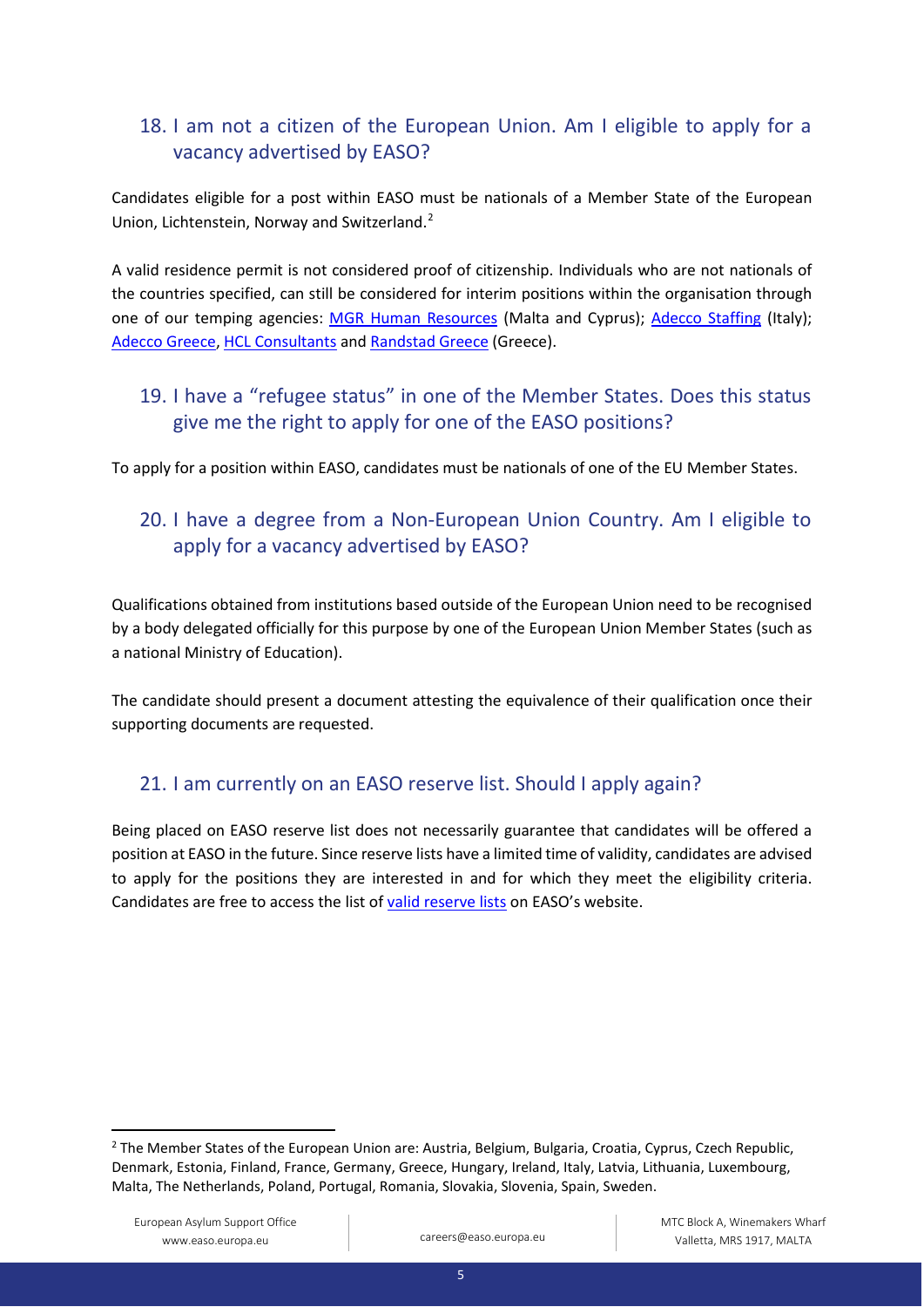# 22. What is the difference between eligibility, essential and advantageous criteria?

Eligibility criteria are prerequisites for a candidate to be invited to an interview. These are detailed in the [Staff Regulations of Officials and the Conditions of Employment of Other Servants](https://eur-lex.europa.eu/legal-content/EN/TXT/PDF/?uri=CELEX:01962R0031-20140501&from=EN) and are based upon several factors, such as type of contract, grade and group. Thus, if the requirements (education, professional experience, languages, citizenship) are not met, candidates will be automatically disqualified.

Essential and advantageous criteria are used to assess candidates' applications and vary depending on the nature of the tasks required to fulfil the advertised position. Essential criteria are mandatory, meaning that no application will be assessed further if a candidate obtains a zero score in any of the essential criteria.

# 23. What is the expected timeframe of an EASO selection procedure?

The length of a selection procedure generally spans over several months. Selected candidates will be informed about any further steps as the selection progresses. You may consult the status of selection procedures on the [Careers](https://careers.easo.europa.eu/Default.aspx) website.

# 24. Where can I find more information about the interview questions and written test?

The Selection Committee agrees upon the interview questions and the written test questions. These are strictly related to the functions and duties required by the post described within the vacancy notice.

EASO does not publish or offer guidance related to the nature of the questions.

## 25. Is equal treatment guaranteed?

EASO applies an equal opportunities policy and accepts applications without discriminating on the basis of gender, race, colour, ethnic or social origin, genetic features, language, religion, political or any other opinion, membership of a national minority, property, birth, disability, age or sexual orientation.

Equal treatment of all candidates is ensured throughout the whole selection process.